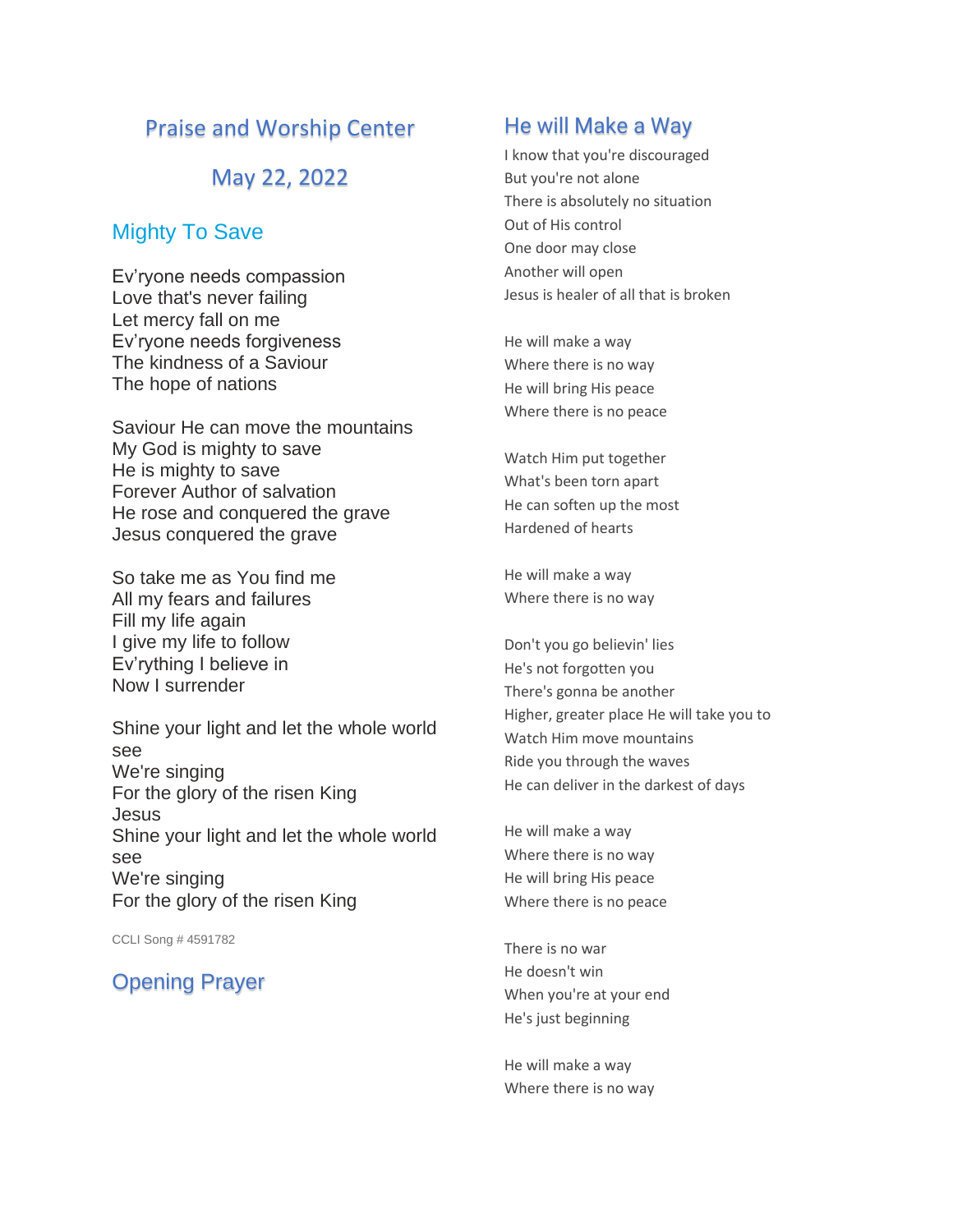Our only hope is in Him No matter what this life can bring Jesus stands alone As the God of impossible things

He will make a way Where there is no way He will bring His peace Where there is no peace Watch Him move mountains Ride you through the waves He can deliver in the darkest of days He will make a way Where there is no way He will bring His peace Where there is no peace

I'm not gonna be afraid 'Cause these waves are only waves I'm not gonna be afraid I'm not gonna be afraid I'm not gonna fear the storm You are greater than its roar I'm not gonna fear the storm I'm not gonna fear at all

Peace peace over me

Let faith rise up O heart believe Let faith rise up in me

CCLI Song # 7084363

# Reading: John 14:23-29

#### Preaching I

#### Peace Be Still

I don't want to be afraid Every time I face the waves I don't want to be afraid I don't want to be afraid I don't want to fear the storm Just because I hear it roar I don't want to fear the storm I don't want to fear the storm

Peace be still Say the word and I will Set my feet upon the sea Till I'm dancing in the deep Peace be still You are here so it is well Even when my eyes can't see I will trust the voice that speaks

# Preaching II

# Prayers of the Community

#### **Communion**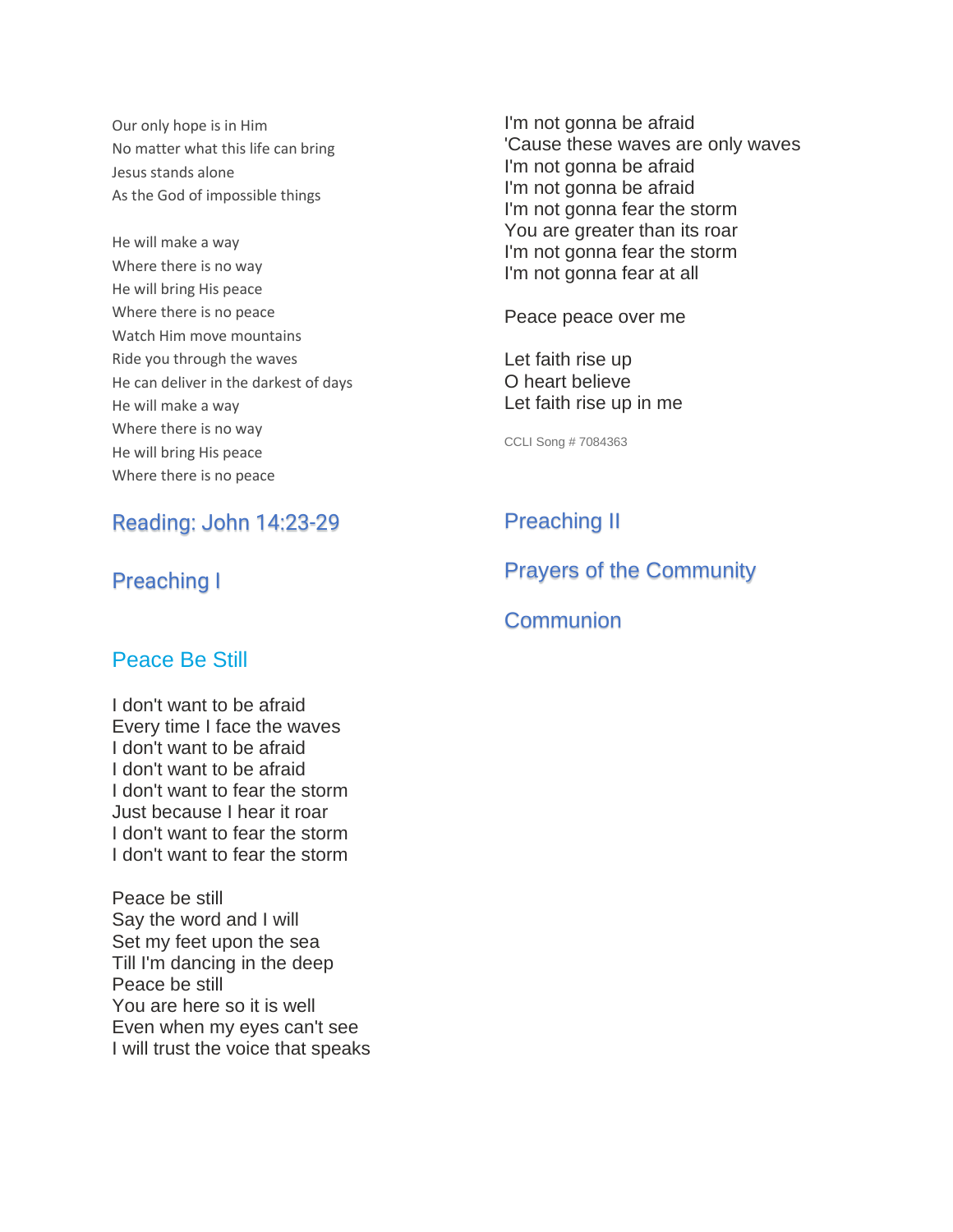#### In Jesus Name (God Of Possible)

I speak the name of Jesus over you In your hurting in your sorrow I will ask my God to move I speak the name 'cause it's all that I can do In desperation I'll seek heaven And pray this for you

I pray for your healing That circumstances would change I pray that the fear inside would flee In Jesus name I pray that a breakthrough would happen today I pray miracles over your life in Jesus name In Jesus name

I speak the name of all authority Declaring blessings every promise He is faithful to keep I speak the name no grave could ever hold He is greater He is stronger He's the God of possible

Oh come believe it come receive it Oh the power of His Spirit is now forever yours Come believe it come receive it

In the mighty name of Jesus all things are possible

I pray for revival For restoration of faith I pray that the dead will come alive In Jesus name In Jesus name

CCLI Song # 7186326

#### Jesus Messiah

He became sin who knew no sin That we might become His righteousness He humbled Himself and carried the cross Love so amazing love so amazing

Jesus Messiah Name above all names Blessed Redeemer Emmanuel The Rescue for sinners The Ransom from heaven Jesus Messiah Lord of all

His body the bread His blood the wine Broken and poured out all for love The whole earth trembled and the veil was torn Love so amazing love so amazing

All our hope is in You All our hope is in You All the glory to You God The Light of the world

Jesus Messiah Lord of all The Lord of all The Lord of all

CCLI Song # 5183443